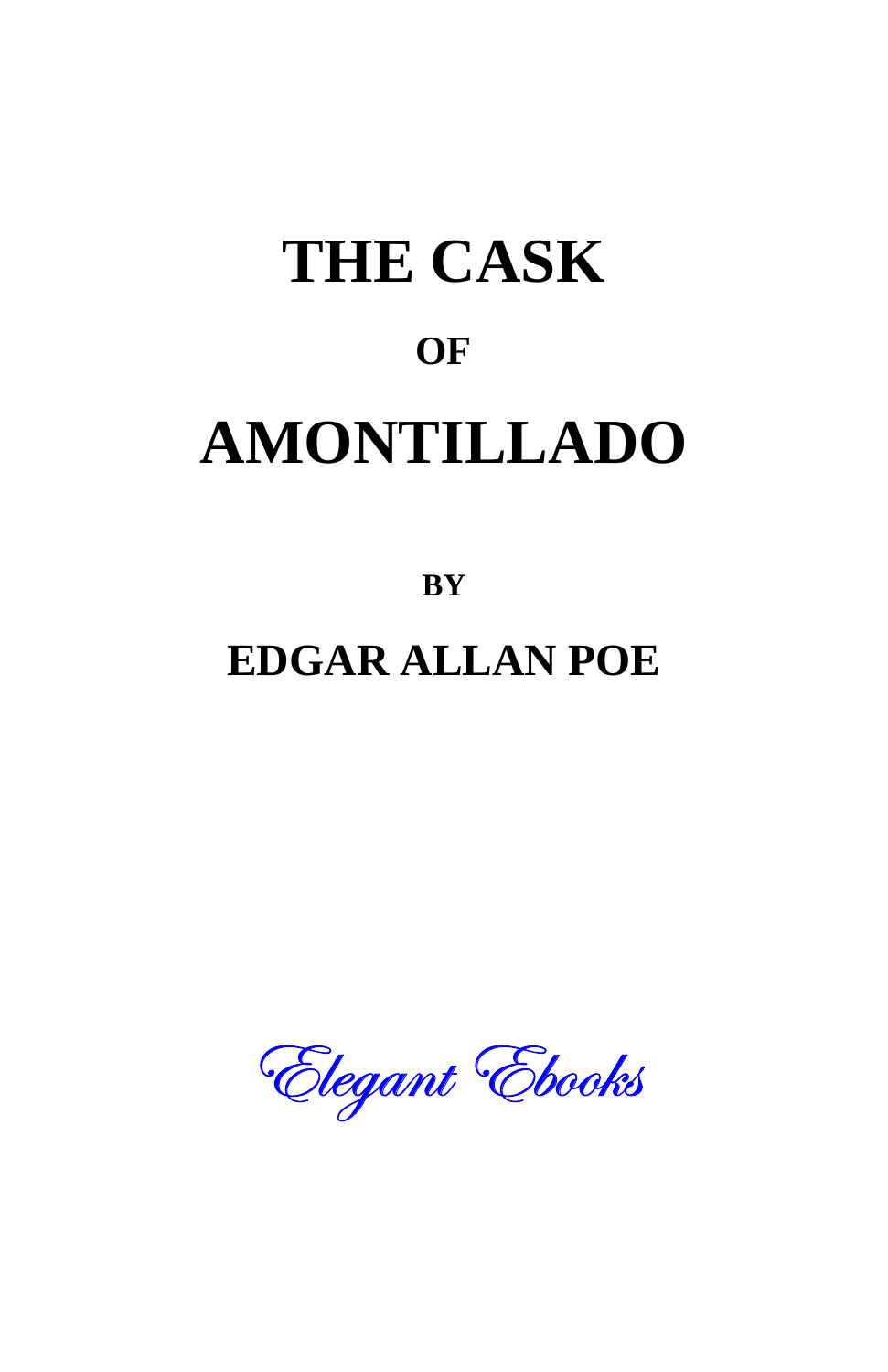## **COPYRIGHT INFORMATION**

Short Story: "The Cask of Amontillado" Author: Edgar Allan Poe, 1809–49 First published: 1846

The original short story is in the public domain in the United States and in most, if not all, other countries as well. Readers outside the United States should check their own countries' copyright laws to be certain they can legally download this e-story. The [Online Books Page](http://onlinebooks.library.upenn.edu/) has an [FAQ](http://onlinebooks.library.upenn.edu/okbooks.html) which gives a summary of copyright durations for many other countries, as well as links to more official sources.

> This PDF ebook was created by José Menéndez.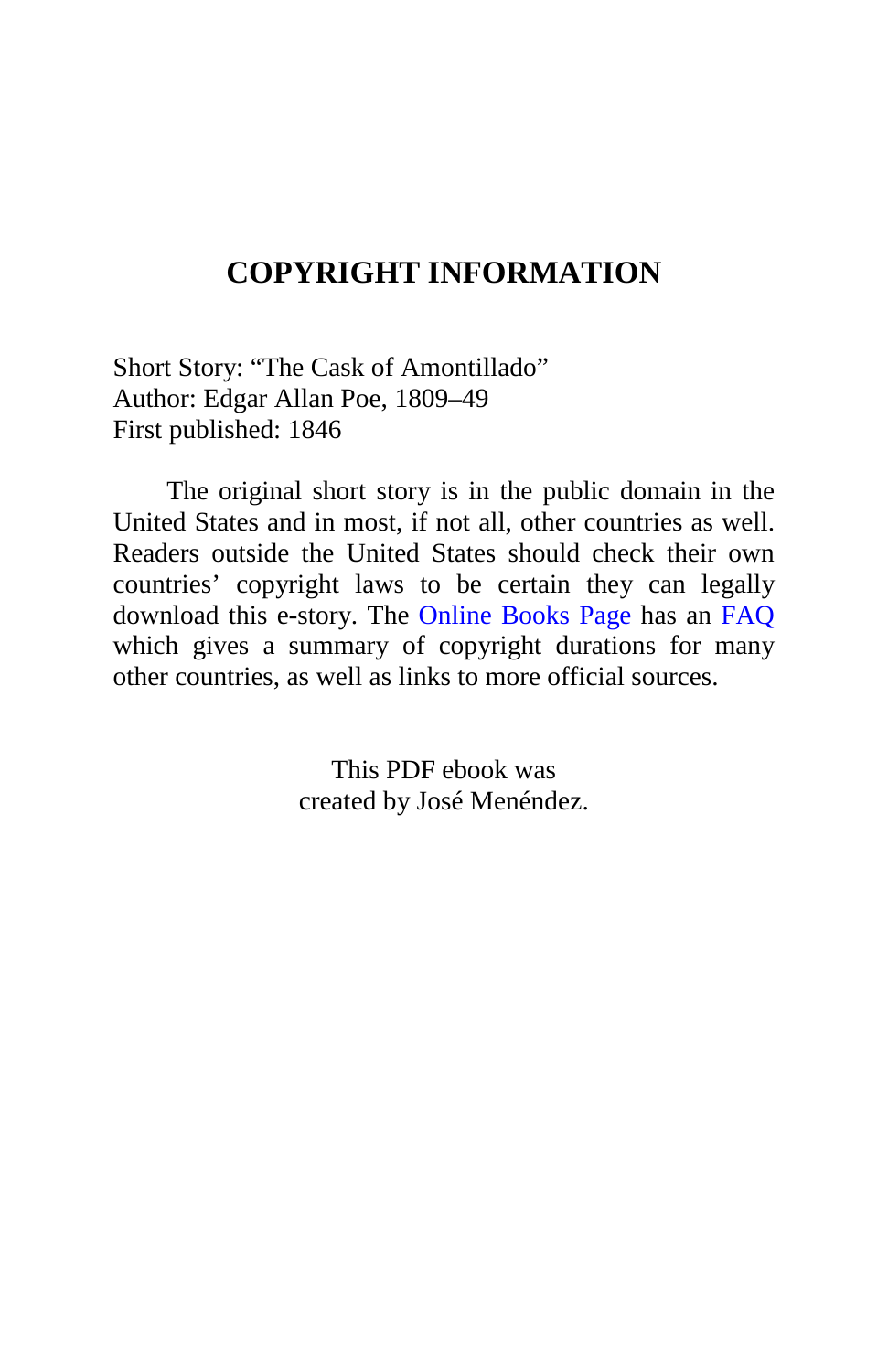THE thousand injuries of Fortunato I had borne as I best could; but when he ventured upon insult, I vowed revenge. You, who so well know the nature of my soul, will not suppose, however, that I gave utterance to a threat. *At length* I would be avenged; this was a point definitively settled but the very definitiveness with which it was resolved, precluded the idea of risk. I must not only punish, but punish with impunity. A wrong is unredressed when retribution overtakes its redresser. It is equally unredressed when the avenger fails to make himself felt as such to him who has done the wrong.

It must be understood that neither by word nor deed had I given Fortunato cause to doubt my good will. I continued, as was my wont, to smile in his face, and he did not perceive that my smile *now* was at the thought of his immolation.

He had a weak point—this Fortunato—although in other regards he was a man to be respected and even feared. He prided himself on his connoisseurship in wine. Few Italians have the true virtuoso spirit. For the most part their enthusiasm is adopted to suit the time and opportunity—to practise imposture upon the British and Austrian *millionaires*. In painting and gemmary, Fortunato, like his countrymen, was a quack—but in the matter of old wines he was sincere. In this respect I did not differ from him materially: I was skilful in the Italian vintages myself, and bought largely whenever I could.

It was about dusk, one evening during the supreme madness of the carnival season, that I encountered my friend. He accosted me with excessive warmth, for he had been drinking much. The man wore motley. He had on a tightfitting parti-striped dress, and his head was surmounted by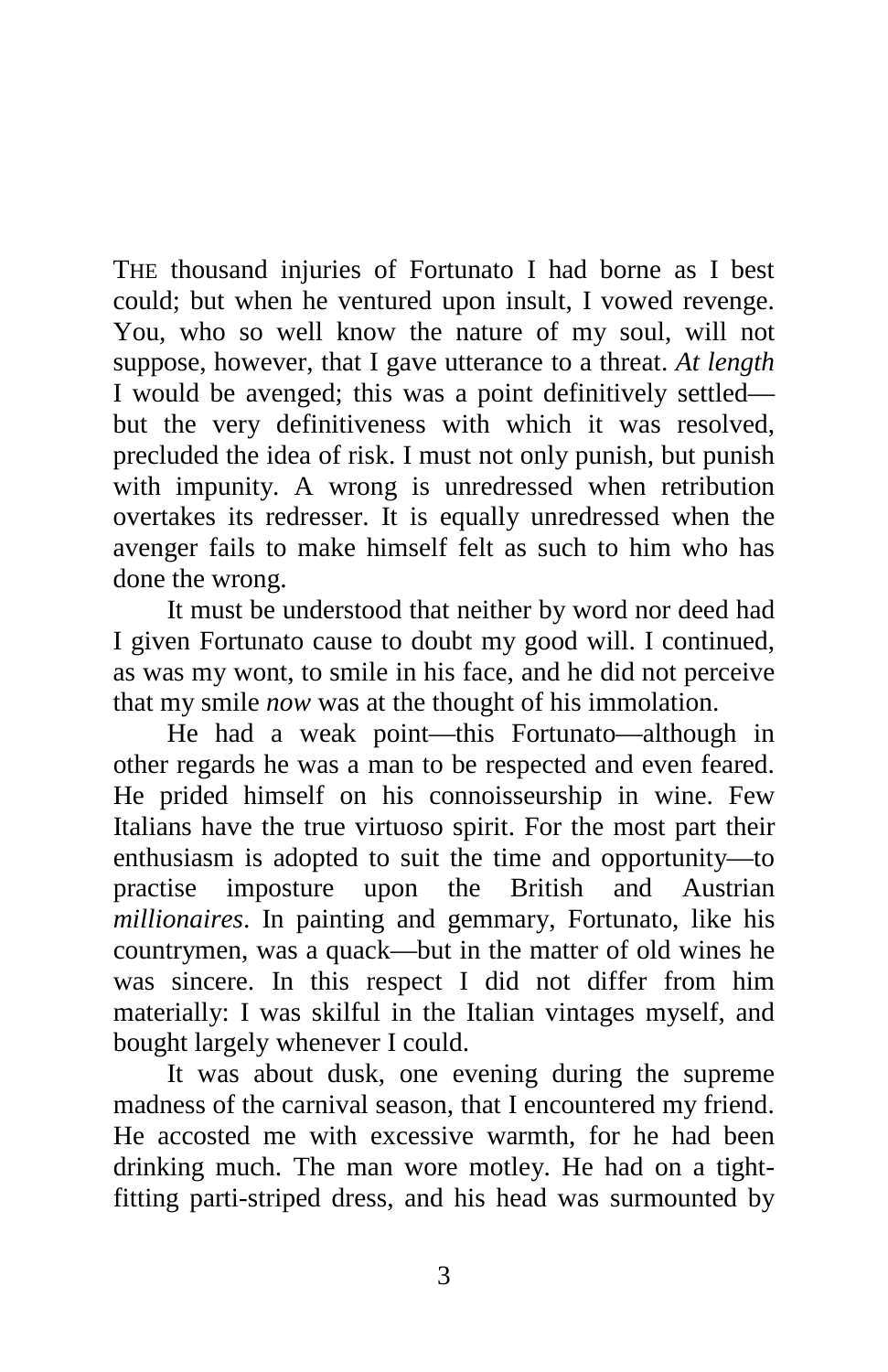the conical cap and bells. I was so pleased to see him, that I thought I should never have done wringing his hand.

I said to him: "My dear Fortunato, you are luckily met. How remarkably well you are looking to-day! But I have received a pipe of what passes for Amontillado, and I have my doubts."

"How?" said he. "Amontillado? A pipe? Impossible! And in the middle of the carnival!"

"I have my doubts," I replied; "and I was silly enough to pay the full Amontillado price without consulting you in the matter. You were not to be found, and I was fearful of losing a bargain."

"Amontillado!"

"I have my doubts."

"Amontillado!"

"And I must satisfy them."

"Amontillado!"

"As you are engaged, I am on my way to Luchesi. If any one has a critical turn, it is he. He will tell me——"

"Luchesi cannot tell Amontillado from Sherry."

"And yet some fools will have it that his taste is a match for your own."

"Come, let us go."

"Whither?"

"To your vaults."

"My friend, no; I will not impose upon your good nature. I perceive you have an engagement. Luchesi——"

"I have no engagement;—come."

"My friend, no. It is not the engagement, but the severe cold with which I perceive you are afflicted. The vaults are insufferably damp. They are encrusted with nitre."

"Let us go, nevertheless. The cold is merely nothing. Amontillado! You have been imposed upon. And as for Luchesi, he cannot distinguish Sherry from Amontillado."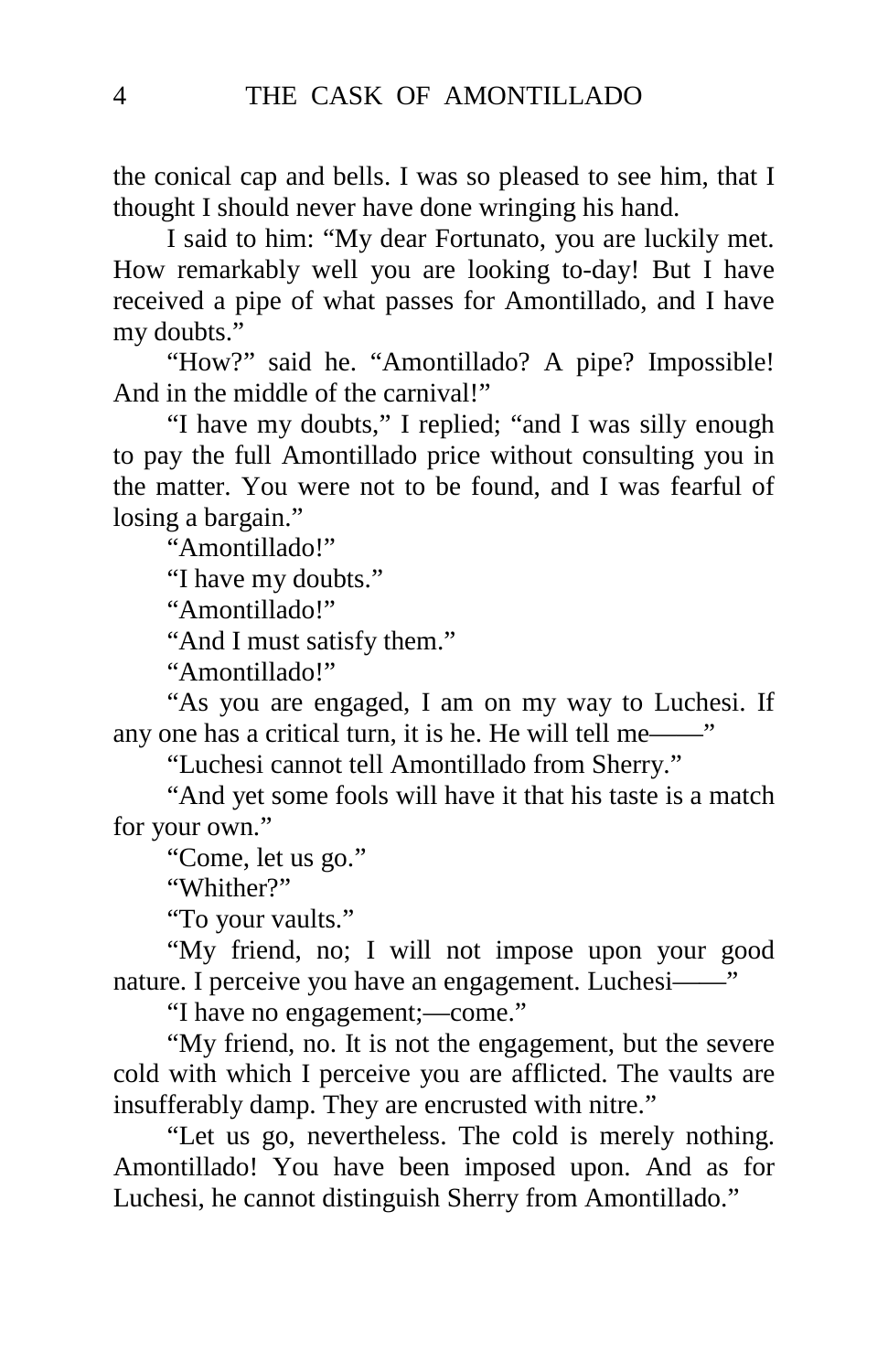Thus speaking, Fortunato possessed himself of my arm. Putting on a mask of black silk, and drawing a *roquelaire* closely about my person, I suffered him to hurry me to my palazzo.

There were no attendants at home; they had absconded to make merry in honor of the time. I had told them that I should not return until the morning, and had given them explicit orders not to stir from the house. These orders were sufficient, I well knew, to insure their immediate disappearance, one and all, as soon as my back was turned.

I took from their sconces two flambeaux, and giving one to Fortunato, bowed him through several suites of rooms to the archway that led into the vaults. I passed down a long and winding staircase, requesting him to be cautious as he followed. We came at length to the foot of the descent, and stood together on the damp ground of the catacombs of the Montresors.

The gait of my friend was unsteady, and the bells upon his cap jingled as he strode.

"The pipe?" said he.

"It is farther on," said I; "but observe the white webwork which gleams from these cavern walls."

He turned toward me, and looked into my eyes with two filmy orbs that distilled the rheum of intoxication.

"Nitre?" he asked, at length.

"Nitre," I replied. "How long have you had that cough?"

"Ugh! ugh! ugh!—ugh! ugh! ugh!—ugh! ugh! ugh! ugh! ugh!—ugh! ugh! ugh!"

My poor friend found it impossible to reply for many minutes.

"It is nothing," he said, at last.

"Come," I said, with decision, "we will go back; your health is precious. You are rich, respected, admired, beloved;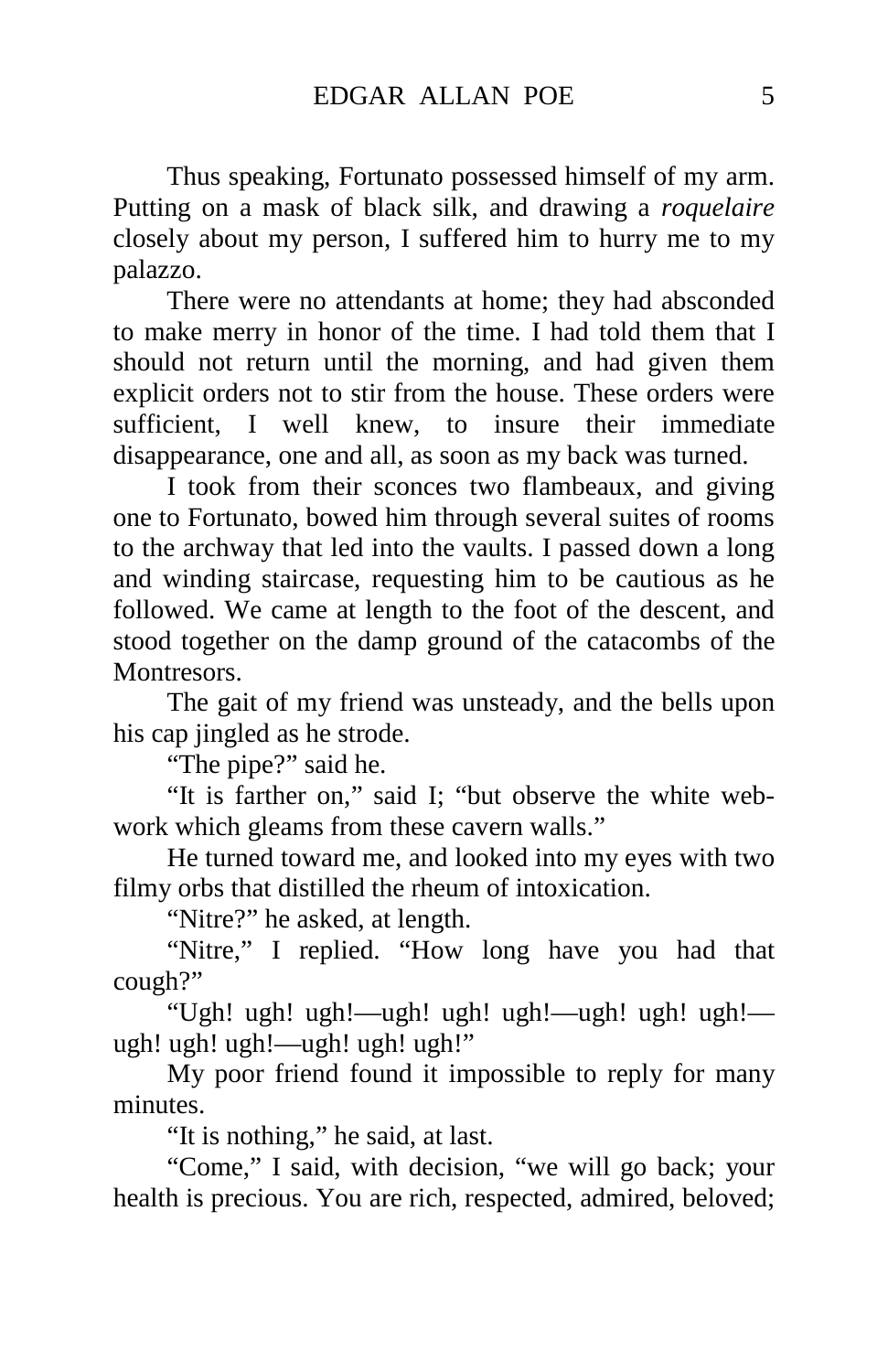you are happy, as once I was. You are a man to be missed. For me it is no matter. We will go back; you will be ill, and I cannot be responsible. Besides, there is Luchesi——"

"Enough," he said; "the cough is a mere nothing; it will not kill me. I shall not die of a cough."

"True—true," I replied; "and, indeed, I had no intention of alarming you unnecessarily; but you should use all proper caution. A draught of this Medoc will defend us from the damps."

Here I knocked off the neck of a bottle which I drew from a long row of its fellows that lay upon the mould.

"Drink," I said, presenting him the wine.

He raised it to his lips with a leer. He paused and nodded to me familiarly, while his bells jingled.

"I drink," he said, "to the buried that repose around us." "And I to your long life."

He again took my arm, and we proceeded.

"These vaults," he said, "are extensive."

"The Montresors," I replied, "were a great and numerous family."

"I forget your arms."

"A huge human foot d'or, in a field azure; the foot crushes a serpent rampant whose fangs are imbedded in the heel."

"And the motto?"

"*Nemo me impune lacessit.*"

"Good!" he said.

The wine sparkled in his eyes and the bells jingled. My own fancy grew warm with the Medoc. We had passed through walls of piled bones, with casks and puncheons intermingling, into the inmost recesses of the catacombs. I paused again, and this time I made bold to seize Fortunato by an arm above the elbow.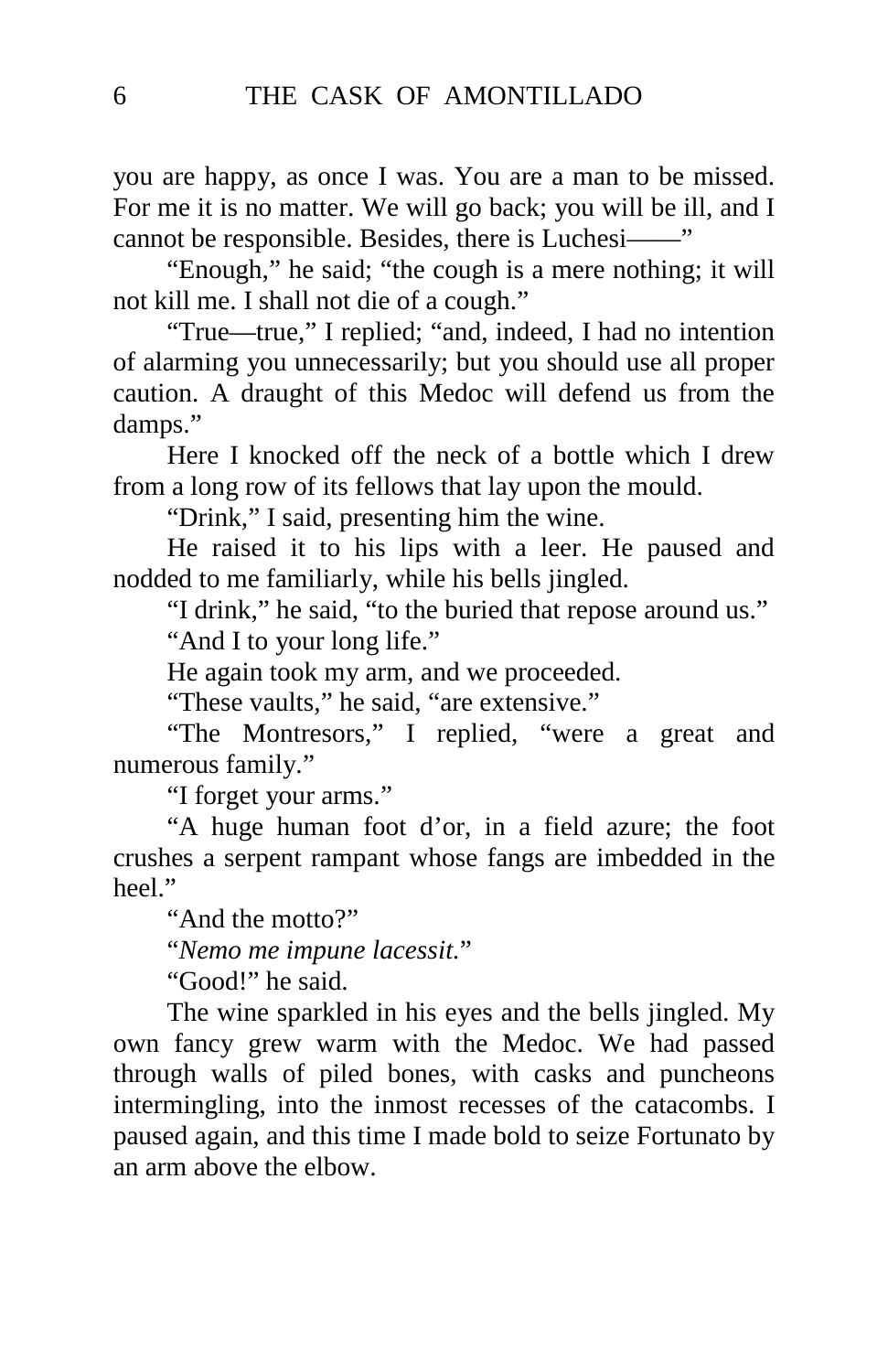"The nitre!" I said; "see, it increases. It hangs like moss upon the vaults. We are below the river's bed. The drops of moisture trickle among the bones. Come, we will go back ere it is too late. Your cough——"

"It is nothing," he said; "let us go on. But first, another draught of the Medoc."

I broke and reached him a flagon of De Grâve. He emptied it at a breath. His eyes flashed with a fierce light. He laughed and threw the bottle upward with a gesticulation I did not understand.

I looked at him in surprise. He repeated the movement—a grotesque one.

"You do not comprehend?" he said.

"Not I," I replied.

"Then you are not of the **brotherhood."** 

"How?"

"You are not of the masons."

"Yes, yes," I said; "yes, yes."

"You? Impossible! A mason?"

"A mason," I replied.

"A sign," he said.

"It is this," I answered, producing a trowel from beneath the folds of my *roquelaire*.

"You jest," he exclaimed, recoiling a few paces. "But let us proceed to the Amontillado."

"Be it so," I said, replacing the tool beneath the cloak, and again offering him my arm. He leaned upon it heavily. We continued our route in search of the Amontillado. We passed through a range of low arches, descended, passed on, and descending again, arrived at a deep crypt, in which the foulness of the air caused our flambeaux rather to glow than flame.

At the most remote end of the crypt there appeared another less spacious. Its walls had been lined with human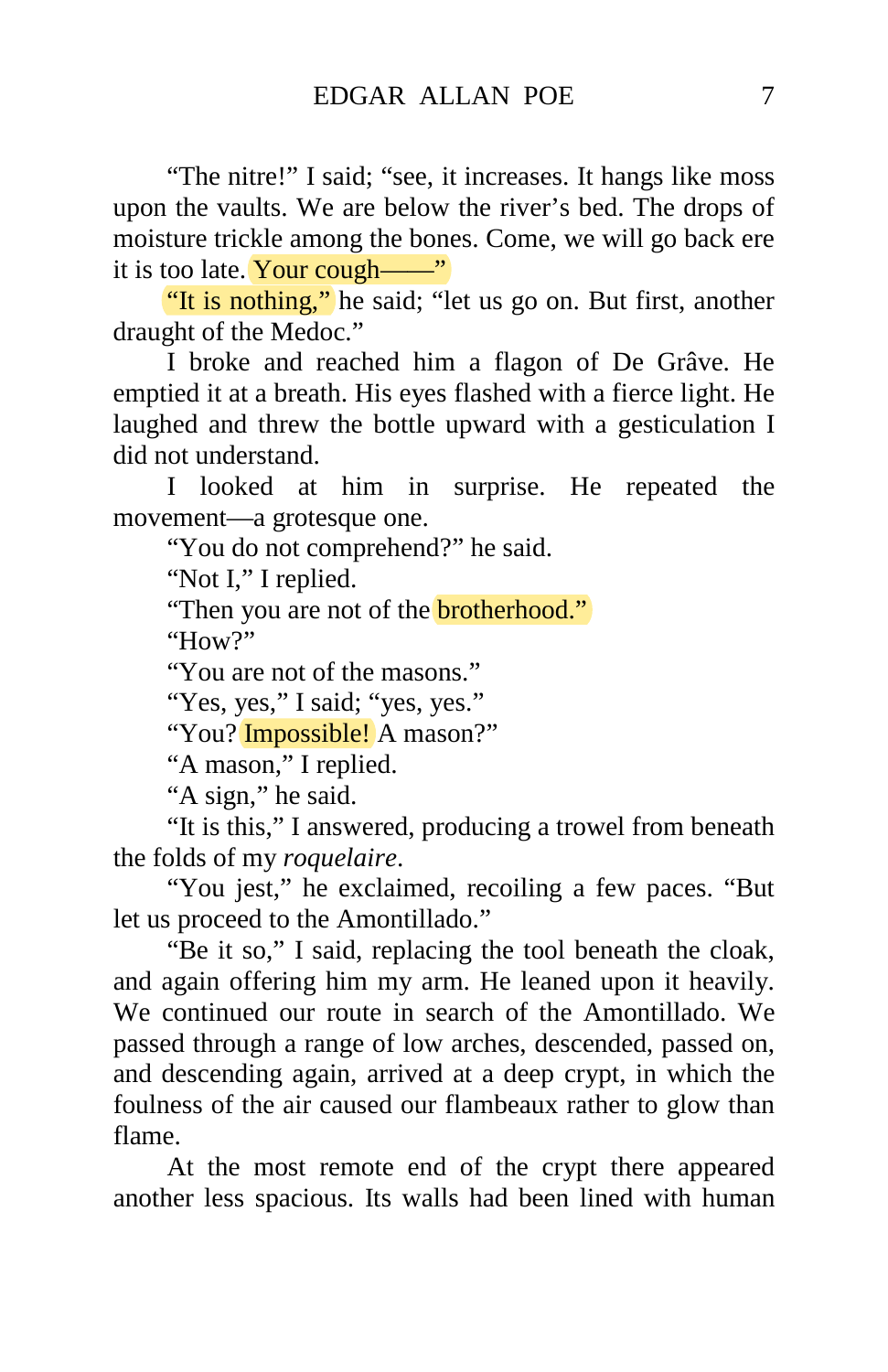remains, piled to the vault overhead, in the fashion of the great catacombs of Paris. Three sides of this interior crypt were still ornamented in this manner. From the fourth the bones had been thrown down, and lay promiscuously upon the earth, forming at one point a mound of some size. Within the wall thus exposed by the displacing of the bones, we perceived a still interior recess, in depth about four feet, in width three, in height six or seven. It seemed to have been constructed for no especial use within itself, but formed merely the interval between two of the colossal supports of the roof of the catacombs, and was backed by one of their circumscribing walls of solid granite.

It was in vain that Fortunato, uplifting his dull torch, endeavored to pry into the depth of the recess. Its termination the feeble light did not enable us to see.

"Proceed," I said; "herein is the Amontillado. As for Luchesi<sup>-1</sup>

"He is an ignoramus," interrupted my friend, as he stepped unsteadily forward, while I followed immediately at his heels. In an instant he had reached the extremity of the niche, and finding his progress arrested by the rock, stood stupidly bewildered. A moment more and I had fettered him to the granite. In its surface were two iron staples, distant from each other about two feet, horizontally. From one of these depended a short chain, from the other a padlock. Throwing the links about his waist, it was but the work of a few seconds to secure it. He was too much astounded to resist. Withdrawing the key I stepped back from the recess.

"Pass your hand," I said, "over the wall; you cannot help feeling the nitre. Indeed it is *very* damp. Once more let me *implore* you to return. No? Then I must positively leave you. But I must first render you all the little attentions in my power."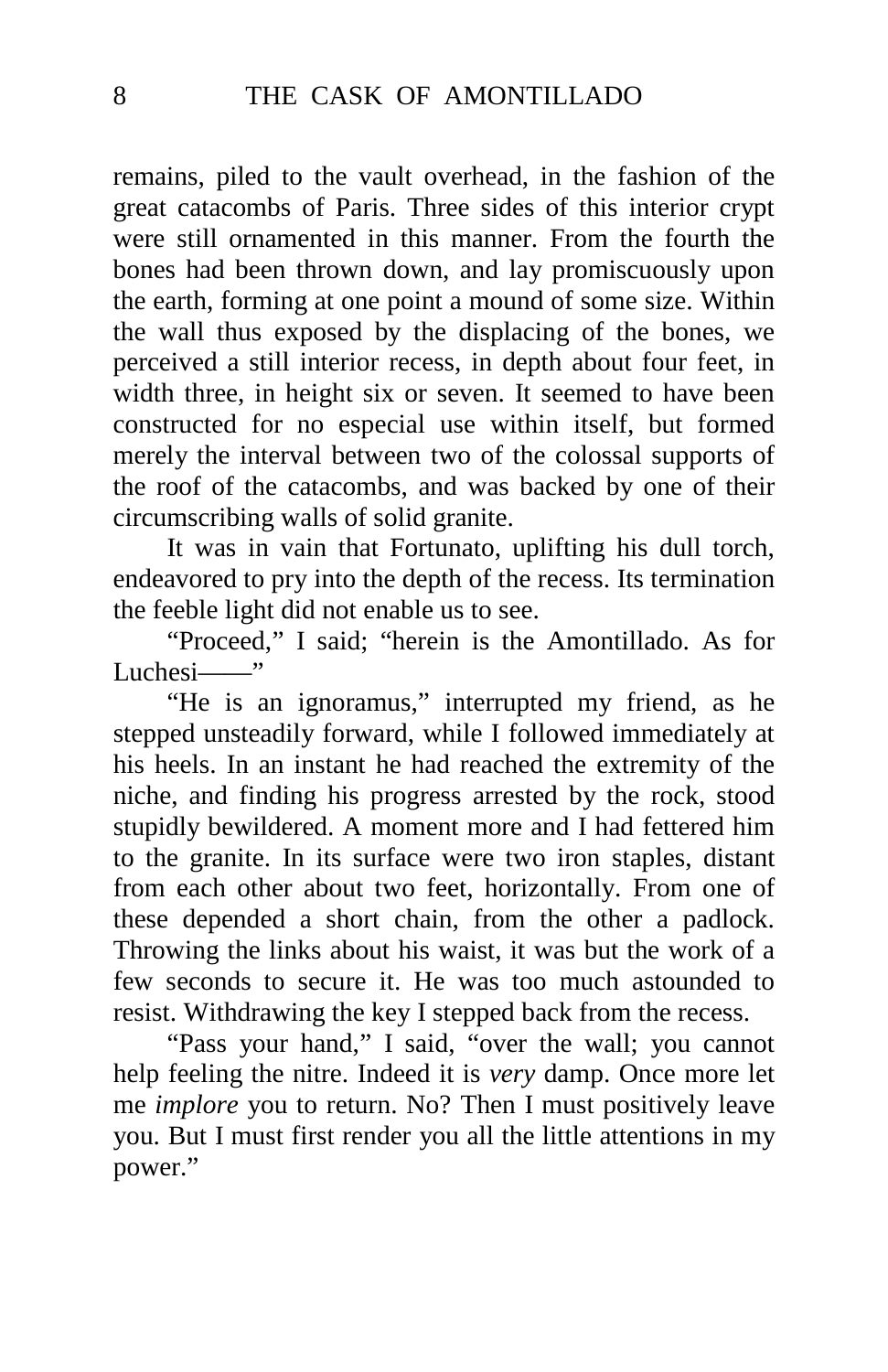"The Amontillado!" ejaculated my friend, not yet recovered from his astonishment.

"True," I replied; "the Amontillado."

As I said these words I busied myself among the pile of bones of which I have before spoken. Throwing them aside, I soon uncovered a quantity of building stone and mortar. With these materials and with the aid of my trowel, I began vigorously to wall up the entrance of the niche.

I had scarcely laid the first tier of the masonry when I discovered that the intoxication of Fortunato had in a great measure worn off. The earliest indication I had of this was a low moaning cry from the depth of the recess. It was *not* the cry of a drunken man. There was then a long and obstinate silence. I laid the second tier, and the third, and the fourth; and then I heard the furious vibrations of the chain. The noise lasted for several minutes, during which, that I might hearken to it with the more satisfaction, I ceased my labors and sat down upon the bones. When at last the clanking subsided, I resumed the trowel, and finished without interruption the fifth, the sixth, and the seventh tier. The wall was now nearly upon a level with my breast. I again paused, and holding the flambeaux over the mason-work, threw a few feeble rays upon the figure within.

A succession of loud and shrill screams, bursting suddenly from the throat of the chained form, seemed to thrust me violently back. For a brief moment I hesitated—I trembled. Unsheathing my rapier, I began to grope with it about the recess; but the thought of an instant reassured me. I placed my hand upon the solid fabric of the catacombs, and felt satisfied. I reapproached the wall. I replied to the yells of him who clamored. I re-echoed—I aided—I surpassed them in volume and in strength. I did this, and the clamorer grew still.